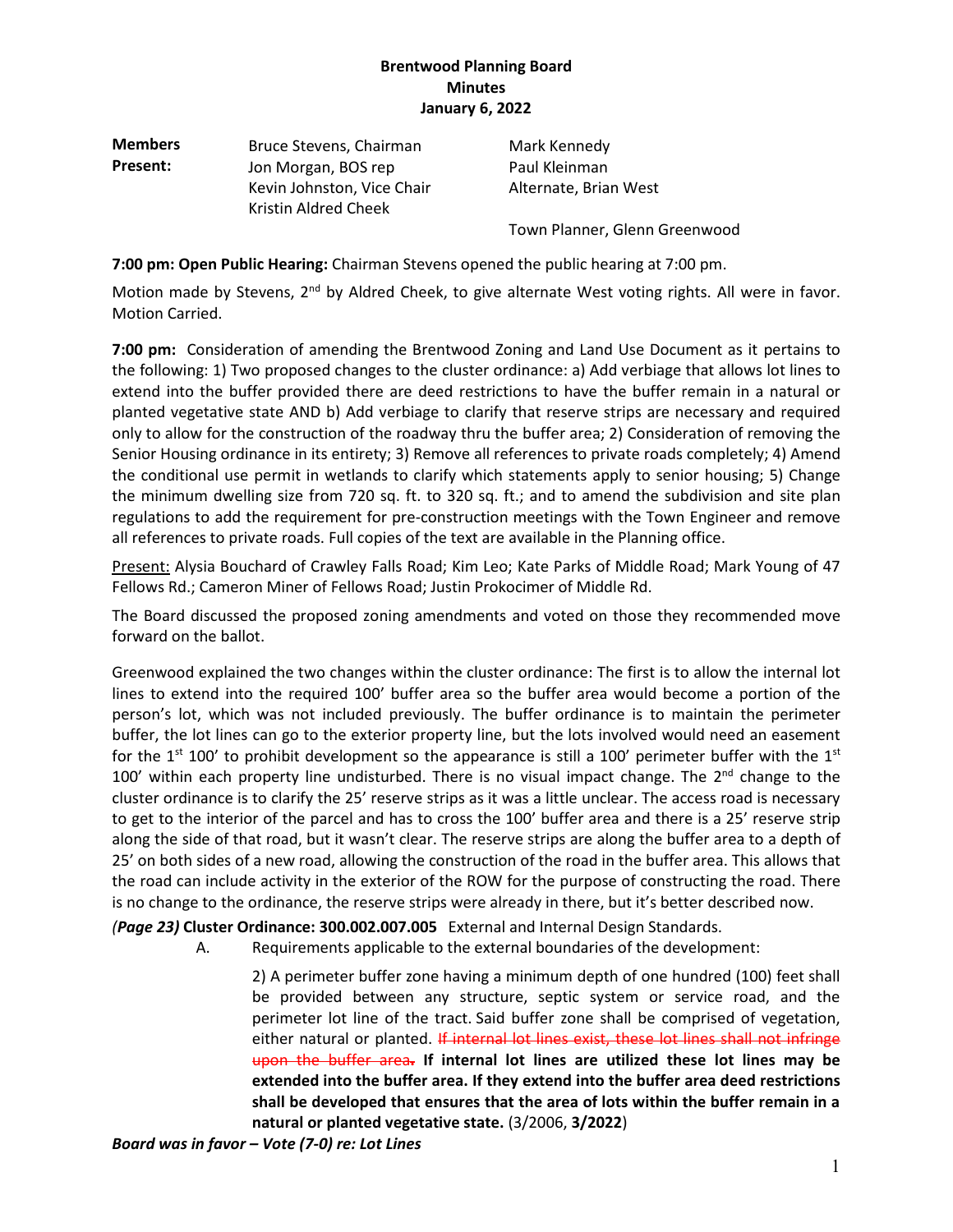3) No construction shall be permitted within the buffer zone, other than a primary access road which shall be allowed to cross the buffer zone at the point of access to the pre-existing class V or better road servicing the development. Along both sides of this primary access road reserve strips of twenty-five (25) feet must be maintained for the first one hundred (100) feet of said primary access road. **These reserve strips are necessary and required only to allow for the construction of the roadway thru the buffer area.** In instances where the proposed cluster residential development incorporates a design that includes several access points to the abutting Class V Road these may be approved by the planning board if the board determines that the neighborhood and proposal are best served by this alternate plan for access. Related drainage and storm water management treatment devices may be constructed within the mandatory buffer area. (3/2020, **3/2022**)

#### *Board was in favor – Vote (7-0) re: Reserve Strip language*

Motion made by West,  $2^{nd}$  by Aldred Cheek, to recommend the change regarding the internal lot lines in the cluster ordinance *(300.002.007.005 A (2))* to go on the ballot for Town vote. All were in favor. Motion carried.

Motion made by Aldred Cheek, 2<sup>nd</sup> by West, to recommend the change regarding a clarification on the reserve strips within the cluster ordinance *(300.002.007.005 A (3))* to go on the ballot for Town vote.

Parks lives across from Lindon Drive and when it was put in 17 years ago, it should have had a culvert; there is sitting water there. The state doesn't clean it out, the state and town engineer signed off on it; She wants it to put out there that things have to be put back and make sure that water drains correctly.

# **2)** *(Page 24)* **Remove Senior Housing Article 300.002.008 Senior Housing in its entirety.** *Board was in favor – Vote (5 for and 2 against)*

The Board discussed Senior Housing. Stevens said during the work session, it was voted 4 to 3 in favor of removing the senior housing ordinance so there would no longer be senior housing developments allowed. Stevens was not in favor of removing it and asked Johnston, who was in favor, to explain. Johnston thinks there are too many over 55+ communities and even though they pay taxes and don't have children in the school, they can still vote down school programs. Johnston thinks the 55+ communities are a blight on the Town; clustered together, not maintaining the rural character. Kleinman agreed. Kennedy asked to define rural character; what is it? If you are going to vote out a type of housing development based on what their voting habits may or may not be, I think that speaks for itself. In order to have a diverse economic system, you need to allow diverse housing. Is it a place where I would live? No but others like it. Older people are an asset. Using rural character, which isn't well defined, is a weak argument. Stevens agreed. Presently, only 14% of the total dwellings in Town are 55+, that's not a huge percentage, maybe if it were 25 or 28%, double what we have now, it could then be removed from the ordinance. These are nice homes with a lot of taxes, and we're throwing out the goose that laid the golden egg. The future of Brentwood, diverse incomes, allowing younger people to come in. The Town and School budgets are ballooning, 3-4% increases every year; the police department is a 1-million-dollar budget this year. The money they are paying offsets the budgets. Younger people can only come here if they can afford to pay the taxes. Johnston disagreed, saying that eventually, they won't be able to sell them as 55+ and then children would be allowed in them. Parks said she can't afford to stay in Brentwood if the taxes keep going up and the senior houses are ugly and very expensive. Stevens said if this comes out of the zoning, land is still valuable, we will just have more single-family residences in the 800K+ range. Young people can't afford to live here and throwing out senior housing may make this work. Aldred Cheek said is not in favor of senior housing and they should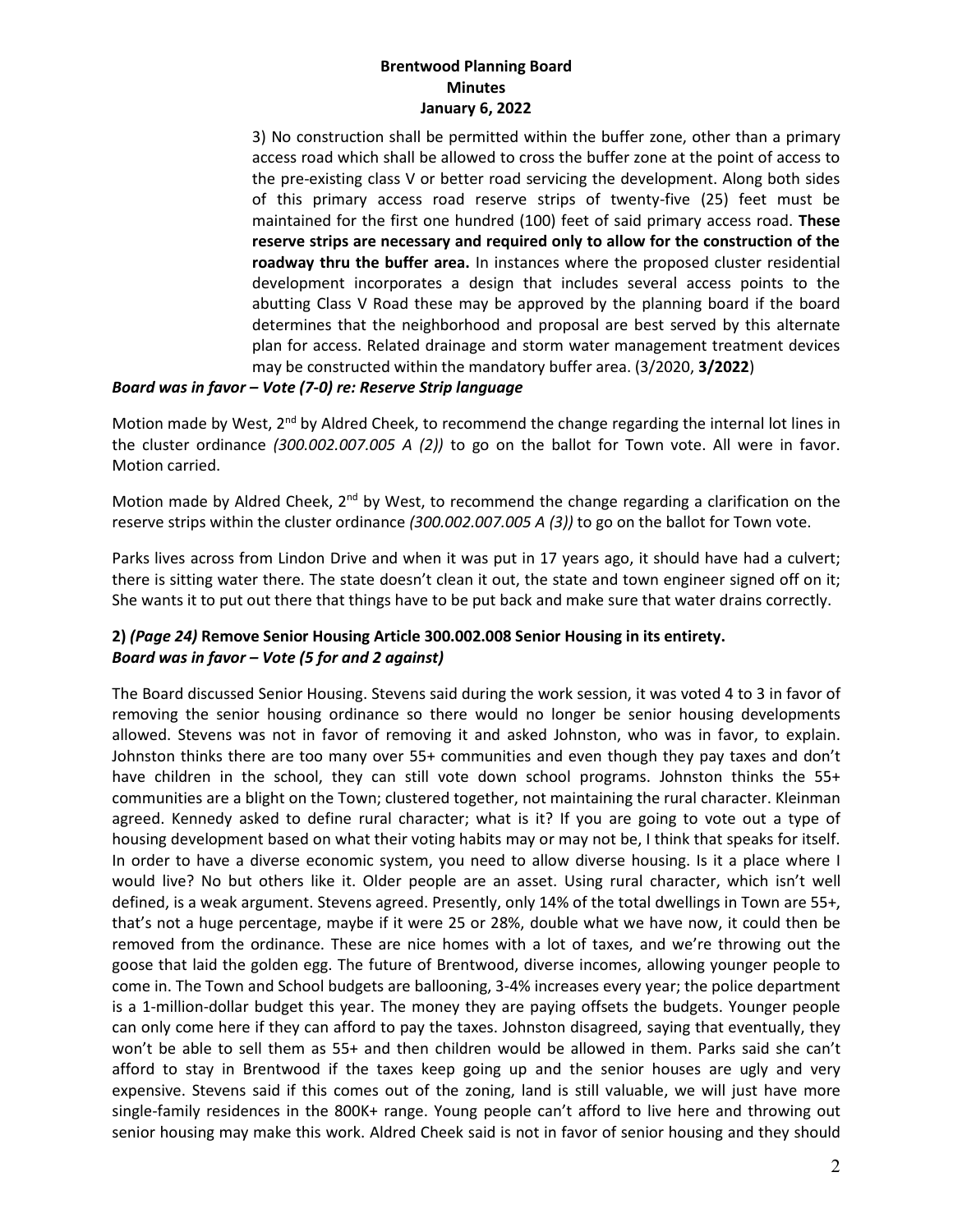address affordable housing separately. There can be density in multi-family. Stevens said until you increase the density, you can't have affordable housing; and would the people be in favor of the same density allowed in senior housing to go towards an affordable housing ordinance. Johnston said that's for another conversation. Kennedy said he wants affordable housing, but it needs a plan.

Young of 47 Fellows Rd. asked how many age restricted neighborhoods there are and do they increase affordable housing in Town? Bickum replied 5 or 6. Stevens thinks they do increase affordable housing because of the tax dollars. Young said as for diversity, he doesn't think they need age restricted as there a number of older people in town already. In his neighborhood of 30 homes, ½ of those homeowners are over 55, he's 59. Brentwood is there and the state is aging. 20 years ago, he thought that it was a great way to increase tax revenue with no strain on the schools but recently he thinks it's a loophole for developers to cluster housing. In 20 years, senior housing hasn't made Brentwood more affordable. Leo asked how is affordable classified, what does it mean. Greenwood said Brentwood had an affordable housing ordinance *(workforce)* and a few years ago it was voted out. There was once a method to allow smaller lots by "lot by soil type"; it's about land value. Allowing a smaller lot = a less expensive purchase, but that was voted out. The federal government has an affordable housing formula that doesn't work well for the state of NH because our tax structure relies on property cost. Affordable for Brentwood, there isn't an affordability matrix. HUD has one region by region, 75-80% of the median household value, but the median value in southeast NH is so high, that's it's not affordable. Stevens said it is north of \$300,000, which is not affordable. Miner said what's selling in 3 Ponds recently is over \$615,000, \$622,000. That's not affordable but its high density going against the rural character. So, let's define rural character, put some numbers to it, metrics then separate the two out. Saying that senior housing creates more affordable housing doesn't add up to him as these "affordable" senior houses are selling for more than half of the other properties sold in the last month. Residents felt that senior housing doesn't reduce the costs and if there was no senior housing, it would be the same or lower. Kennedy would like to review and revamp the multi-family district at another time. Aldred Cheek agreed.

Motion made by Kleinman, 2<sup>nd</sup> by West, to recommend removing Senior Housing *(Article 300.002.008)* from the zoning ordinance in its entirety, to go on the ballot for Town vote. Kleinman, Aldred Cheek, Johnston, West and Morgan were all in favor. Kennedy and Stevens were opposed. Motion carried with a vote of 5 to 2.

The Planning Board discussed the next two proposed changes #3 and #4 *(Jan. 6th public hearing zoning document-on file)* which was to remove private roads in the senior housing developments (300.002.008 U–on file) which would make them all have to be town-maintained roads and #4 re-wording the language in the CUP ordinance (700.002.009.001–on file) to make it clearer what pertained to senior housing. The Planning Board decided that #3 and #4 should be stricken as the changes pertain to senior housing, which if removed from the ordinance in its entirety, would be moot. The Board felt that voters would be confused, and they voted to remove the two proposals. It was noted by Greenwood, that they were both cleanup issues and could always be addressed later if senior housing is still in place.

Motion made by Johnston,  $2^{nd}$  by Stevens, to remove #3 regarding removing the reference to private streets in senior development. All were in favor. Motion carried. *This will not go forward on the ballot.*

Motion made by Johnston,  $2^{nd}$  by West, to remove #4 regarding updating the CUP language pertaining to senior development. All were in favor. Motion carried. *This will not go forward on the ballot.*

**5) (Page 111) 900.002.002.002** Every dwelling shall have a minimum ground floor area of seven hundred twenty (720) **three hundred and twenty (320)** square feet, outside measurement, to be used by one family unit. Dwelling, for purposes of this provision, shall be defined as any structure, mobile home,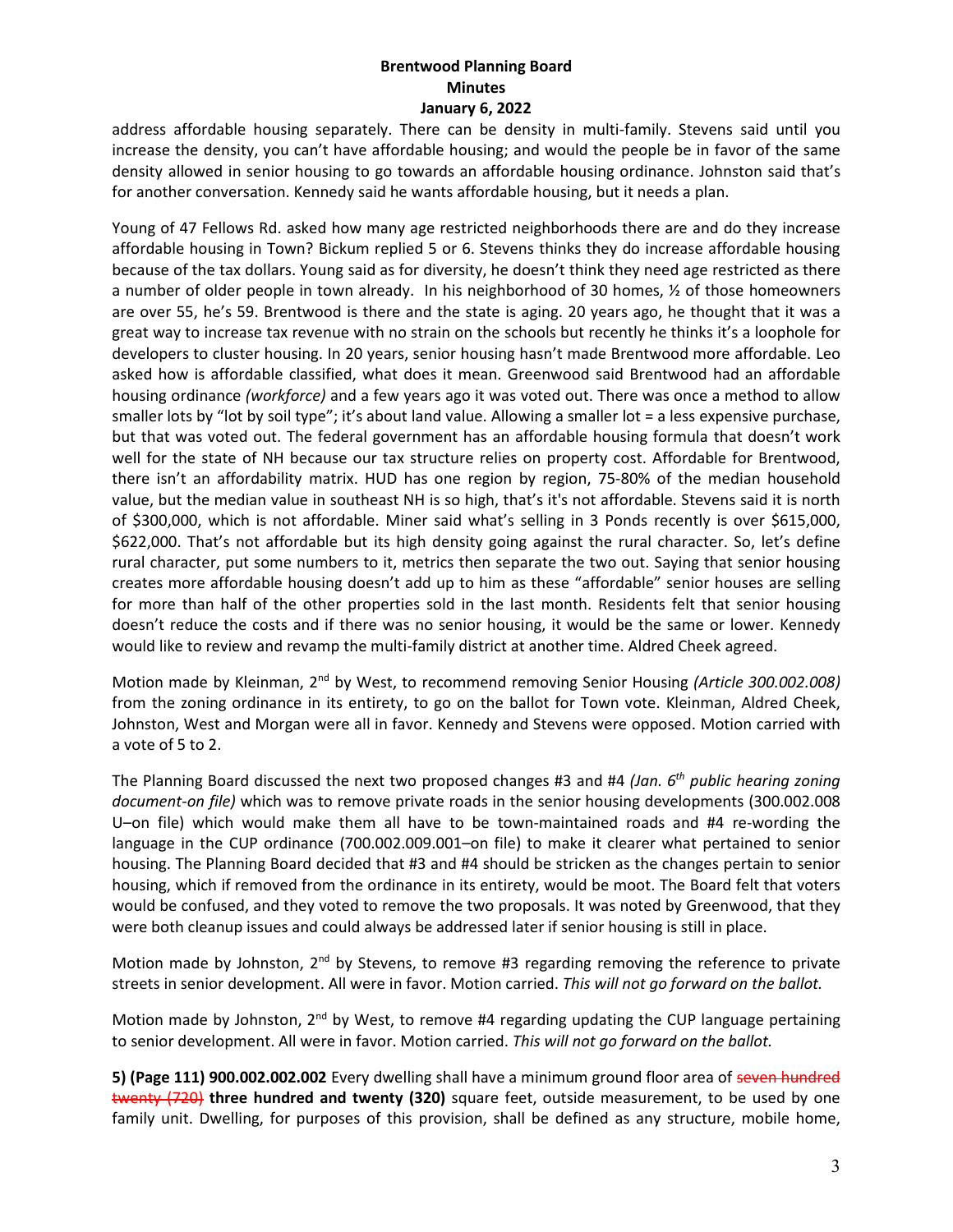trailer of any type or other vehicle, or building being used as a permanent living space or temporarily being used for purposes of establishing a residence in the Town of Brentwood.

## **Board was in favor – Vote (7-0)**

Morgan explained that the idea is to reduce the minimum house size from 720 sq. ft. to 320 sq. ft. (8 x 40 ft container) but that the minimum lot requirements of 2 acres and 200' of frontage would still be required. It's not changing that. It's so that if someone decides to build a smaller home, they could; it's not for everyone. Stevens didn't think you would see many of them, it's not fiscally viable but the option would be there. Kennedy said the dwelling still needs to be attached to the ground, foundation. Aldred Cheek said if someone had land and subdivided it into a legal building lot and a parent or child wanted a small starter home, this could work. Johnston said it could be added onto later. Stevens said the late 70's single wide mobile homes were looked at as a blight and that's where the 720 sq. ft. came from. Greenwood said the state law in the 70's and 80's said a Town had to either allow manufactured housing parks or allow a manufactured house on any standard lot in town and Brentwood didn't allow for manufactured housing parks.

Motion made by Stevens, 2<sup>nd</sup> by Morgan, to recommend the change from 720 sq. ft. to 320 sq. ft. change *(in 900.022.002.002)* to go on the ballot for Town vote. All were in favor. Motion carried.

The Board discussed the proposed changes to the **Subdivision and Site Plan Regulations** which were noticed for the public hearing but don't go on the ballot, the Planning Board can approve.

- 1. **Remove PRIVATE roads;** make all roads public in Town in the site plan regulations: Remove the word private pertaining to all roads or streets; site plan regulations page 13 (9.1.12) -Remove the word private to read: ...bounds of any public or private streets and easements.... AND in section (9.10) on page 21, to read: All public and private streets, roads...
- 2. **Preconstruction Meetings:** Add new sections about required pre-construction meetings with the Town Engineer after they get Planning Board approval but before they do construction, meet with the Town Engineer; for example stormwater, drainage, road construction, make sure everyone's on the same page. Add to Site Plan regulations, page 6, new section **7.10: No construction activity shall take place until such time as a pre-construction meeting has occurred with the Town Engineer.**  And in **Subdivision:** Add that pre-construction meetings with the Town Engineer are required: Add new section p. 17 subdivision regulation **7.4.14: No construction activity shall take place until such time as a pre-construction meeting has occurred with the Town Engineer.**

Motion made by Johnston, 2<sup>nd</sup> by West, to adopt the proposed changes of removing private streets and roads and adding pre-construction meetings in the subdivision and site plan regulations as noted above. All were in favor. Motion carried.

**7:00 pm: Revocation of Site Plan:** Board to revoke the recorded site plan D-15885 on file for Mr. Carl Rullo, 324 Rte. 125, for wetlands violation on the site referenced by tax map 209.010 in the commercial/industrial zone and having no remediation plan for NHDES or the Town. Stevens read: *This was legally noticed in the paper and abutter's (owner included) were mailed certified letters. Per RSA 676:4-a, III (p. 483) A declaration of revocation, dated and endorsed in writing by the planning board, and containing reference to the recording information for the plat, plan, or other approval being revoked, shall be filed for recording with the register of deeds, no sooner than 30 days after written notification of the revocation is served on the applicant or the applicant's successor in interest, in person or by verified mail, as defined in RSA 21:53 or 30 days after any public hearing, whichever is later.* 

Present: Abutters Jerome and Debbie Lyons.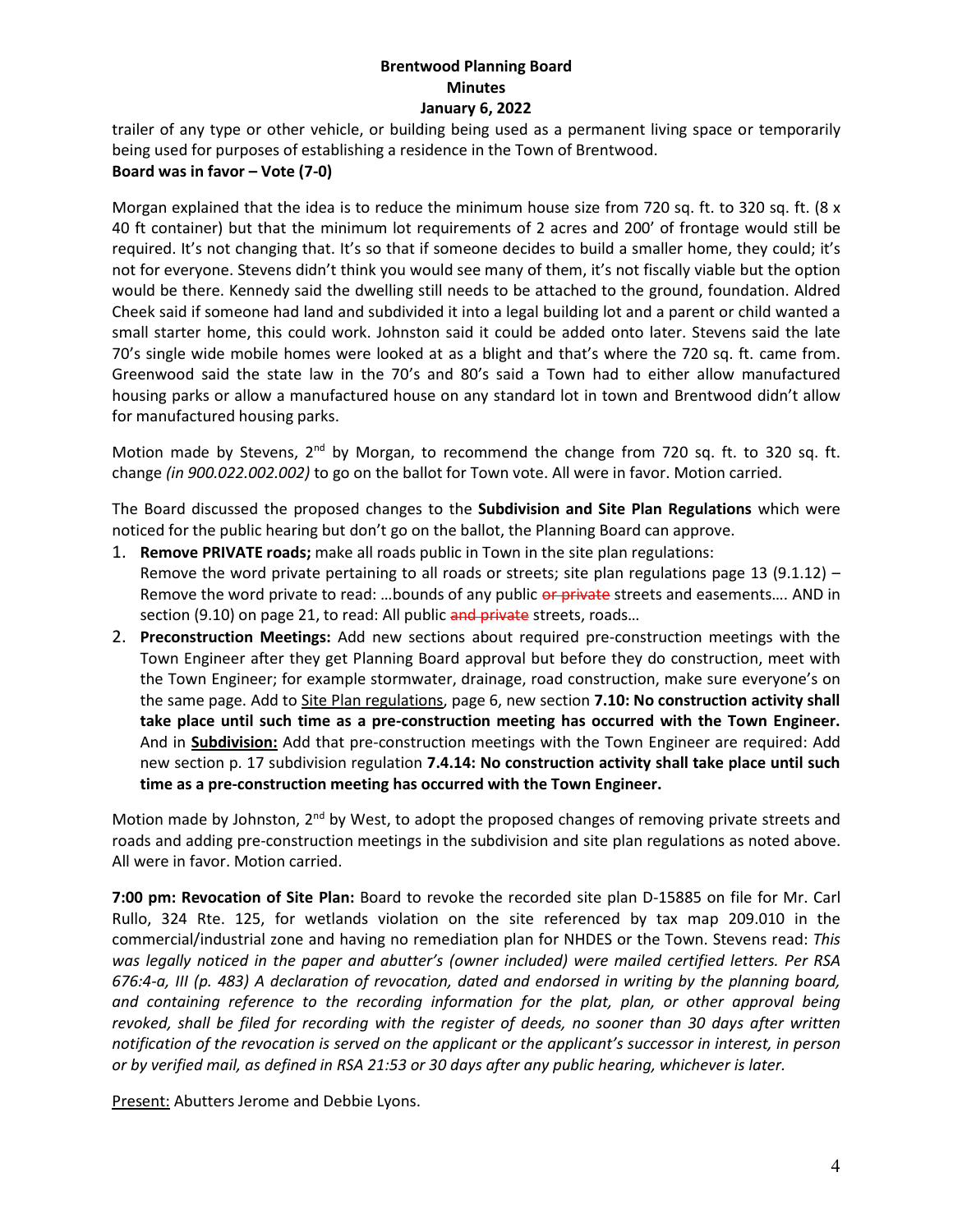Lyons was concerned about the filling of the wetlands that have been ongoing on Rullo's site and the impact to abutters parcels, runoff (they have animals) and what's buried on that site. Stevens said this has been going on for a year. The state was notified and issued him a cease and desist and the Town issued him a cease and desist. He hired a soil scientist to do some remediation work; he's accountable to NHDES and Brentwood's wetlands ordinances and with several outreach attempts with no response, the Town's next step is to remove his right to do business on the property. The first step is to revoke the site plan. Greenwood said he has an affidavit allowing him to do the dumpster activity and the Board would be revoking that affidavit. Then it would go to the Selectmen to issue a cease & desist. Greenwood said we can't record a revocation for 30 days but after that time, a notice of revocation gets recorded at the registry. The revocation process doesn't affect the fact that there is still a wetland violation with the state. Greenwood felt that they should revoke the affidavit. The Board discussed revoking the affidavit vs. the site plan. Stevens said the affidavit affects the dumpster business, but the wetland incursions affect the entire site. The site has the impact. Greenwood said the only approval Mr. Rullo has is for the dumpsters *(affidavit).* Stevens thought that they should revoke the entire plan, applying it to the entire site and the owner of the property *(Carl G. Rullo).* The affidavit or addendum was for the dumpsters, but he also has the buildings, a landscaping business etc. Kennedy said revoking a site plan is revoking the ability to do anything on the site. Stevens agreed. Bickum confirmed that it was noticed to revoke the recorded site plan D-15885 on file for Mr. Carl Rullo. Greenwood confirmed that if it was noticed for the entire site plan and not just for an affidavit, the Board could proceed.

Motion made by Johnston, 2<sup>nd</sup> by West, to revoke the recorded site plan D-15885 on file for Mr. Carl Rullo, 324 Rte. 125, for wetlands violation on the site referenced by tax map 209.010 in the commercial/industrial zone and having no remediation plan for NHDES or the Town. All were in favor. Motion carried.

**7:00 pm:** Consideration of adopting the Capital Improvement Plan (CIP) for 2022-2027.

Greenwood summarized the CIP is a program (on file) for the Town's known capital projects for the next 6 years, 2022 through 2027. The meat of the program is in Table 1. It shows department by department, projects that exceed \$10,000 dollars and with expected life of more than 5 years. These were submitted by the departments, with the costs, any grants anticipated to be used to fund them, and the impact fees

|                                      | 2022           | 2023      | 2024        | 2025        | 2026      | 2027     | Impact<br>Fees | Grants /<br>Reimbursements | CRF       |
|--------------------------------------|----------------|-----------|-------------|-------------|-----------|----------|----------------|----------------------------|-----------|
| <b>Board of Selectmen</b>            |                |           |             |             |           |          |                |                            |           |
| No Projects indicated                |                |           |             |             |           |          |                |                            |           |
| <b>Fire Department:</b>              |                |           |             |             |           |          | \$39,626       |                            |           |
| Replace ambulance                    |                | \$330,000 |             |             |           |          |                |                            | \$183.874 |
| Aerial firefighting apparatus        |                |           | \$1,000,000 |             |           |          |                | \$950,000                  |           |
| Bond payments for Fire Station       | \$103,275      | \$99.689  | \$95.939    | \$92.189    | \$88.439  | \$84.876 |                |                            |           |
| <b>Highway Department:</b>           |                |           |             |             |           |          |                |                            |           |
| Construct maintenance building       |                |           |             | \$480,000   |           |          |                |                            | \$317.000 |
| Replace 2001 Dump Truck              |                | \$176,550 |             |             |           |          |                |                            | \$121.652 |
| Replace 2006Dump Truck               |                |           | \$176,550   |             |           |          |                |                            |           |
| Replace 550 Pickup Truck             |                | \$80,000  |             |             |           |          |                |                            |           |
| Replace 3500 Pickup Truck            |                | \$80.000  |             |             |           |          |                |                            |           |
| <b>Mary E Bartlett Library:</b>      |                |           |             |             |           |          | \$35.678       |                            |           |
| Create new exterior assembly area    |                |           |             |             |           |          |                |                            |           |
| and add elevator                     | \$50.000       |           | \$150.000   |             |           |          |                |                            |           |
| <b>Police Department</b>             |                |           |             |             |           |          | \$9.570        |                            |           |
| <b>Construct New Facility</b>        |                |           |             | \$2,300,000 |           |          |                |                            | \$83.847  |
| <b>Recreation Department:</b>        |                |           |             |             |           |          | \$62,253       |                            |           |
| Outdoor stage                        |                | \$20.000  |             |             |           |          |                |                            |           |
| Lighting at the upper softball field |                |           |             | \$75,000    |           |          |                |                            |           |
| Purchase an additional van           |                | \$25.000  |             |             |           |          |                |                            |           |
| Finish the Rec Center basement       |                |           |             |             | \$30.000  |          |                |                            |           |
|                                      |                |           |             |             |           |          |                |                            |           |
|                                      |                |           |             |             |           |          |                |                            |           |
|                                      |                |           |             |             |           |          |                |                            |           |
| Total expenditures:                  | \$153.275      | \$811.239 | 1,422,489   | \$2,947,189 | \$118,439 | \$84.876 |                |                            |           |
| Minus Grants/CRF/ etc.               | S <sub>0</sub> | \$305,526 | \$950,000   | \$400,847   |           |          |                |                            |           |
| Minus Impact Fee Funds               | S <sub>0</sub> | \$39.626  | \$35,678    | \$9,570     | \$0       |          |                |                            |           |
| Minus Impact Fee Funds               |                |           |             | \$62,253    |           |          |                |                            |           |
| <b>Total Anticipated Revenue:</b>    | \$0            | \$345,152 | \$985,678   | \$472,670   | \$0       |          |                |                            |           |
| Total needed to be raised by taxes   | \$153 275      | \$466,087 | \$436.811   | \$2,474,519 | \$118,439 | \$84,876 |                |                            |           |

Table 1 - Brentwood Capital Improvements Program 2022-2027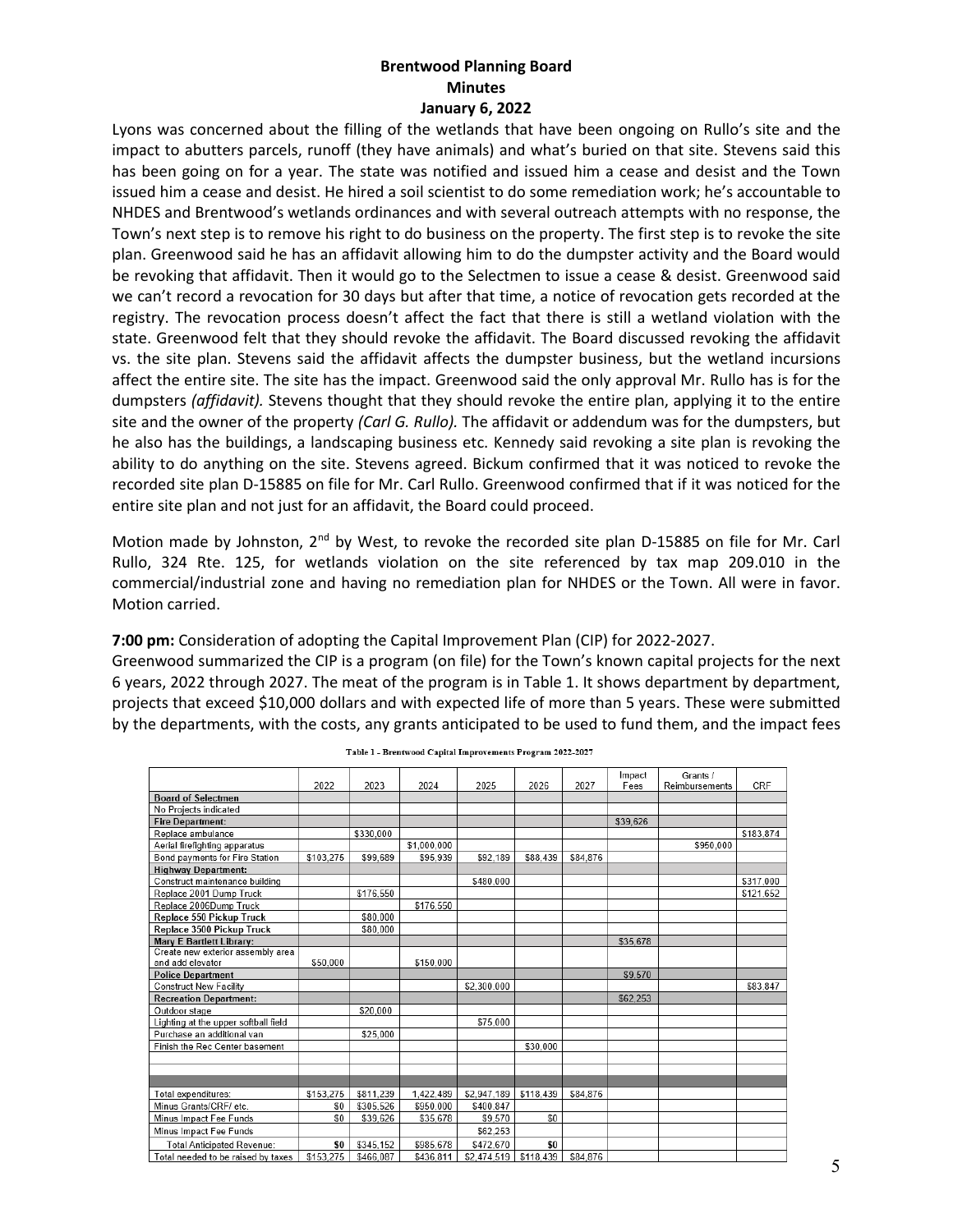up to November of this year that could be earmarked and applied to these projects, and the bond payment that happens over the next 6 years for the fire station; a capital cost from when the bond was voted on in 2010 and will be paid in full in 2030. There are impact fees for the fire station and capital reserve funds for some of the departments in the final column. The bottom line is an annual assessment of the capital costs needed to be raised by taxes to cover these projects over 6 years. The police department is advocating for a new police station, and it would most likely be financed by bond and the bond costs would replace the \$2,474,519 price, for significantly less but over 20 years. The CIP is an advisory document for a community to look at what capital costs might be, explain what they are, and it allows the departments to have the flexibility to change the years. The recreation department projects were submitted last year, and these projects could change. West said a wish list. Johnston asked about a million dollars for fire fighter apparatus. Greenwood said each department has the responsibility to convince the Town that it's a viable capital improvement. That one for fire department aerial apparatus would only go forward if they got the fireman's grant that would pay 95% of it. This is an individual advisory document to look at what capital expenses are anticipated over the next 6 years. Kennedy added you have to have a CIP plan to be able to collect and apply impact fees. Greenwood said there is no statutory adoption procedure for the CIP, but it should be discussed in a public meeting and endorsed by the Board, endorsing a plan showing the capital improvements. These are all done by warrant articles if not covered by grant monies and the warrant articles are voted on by the people. It shows what the different departments are considering.

Motion made by Johnston, 2<sup>nd</sup> by West, that the Planning Board adopt the Capital Improvements Plan. All were in favor. Motion carried.

#### **Board Business:**

The board signed the manifest.

**Rob Rounds of Downeast Autobody** was in to speak to the Board re: 40 Rte. 27, Commercial/Industrial zone. Wants to add an auto dealership, currently allowed 6 unregistered vehicles. *See letter. Property card references 144 Rte. 27.* Tax map 203.023.000. No recorded site plan on file.

Rounds explained that his father owns the business, and he runs it. They own the last two lots before the Epping line. In 1988 or 1989 a site plan had been proposed but never recorded. He would like to obtain an auto dealer license and was told to talk to the Town. He would like the Town to waive the site plan issue from 30 years ago since they have been there for that long, done work for the fire and police department, pay taxes, have a good reputation, with no property changes or the use. He runs an automobile business but would like approval for a dealer license. When Robert Sanborn developed this the state took fill off the property. Stevens said if the Planning Board approved it and all the steps were taken, the Town would have recorded the plan so there must have been some issue as to why it was never recorded, he didn't think it was malfeasance, the documents may not have come together to be recorded; is this grandfathered? Greenwood said in the Town records, the Planning Board meeting approved the use for Downeast Autobody with a limitation of no more than 6 unregistered vehicles on site. Rounds said they never have unregistered vehicles on site but that would change if it's also a dealership. Greenwood confirmed that they want a retail dealers license. There is a surveyed plan "site plan" on file and a public site review process but no recorded site plan. The subdivision plan forming the lots was recorded. Kennedy asked if the survey on file could be recorded. Greenwood said it would need a new surveyor's stamp as Richard Parker is no longer a licensed surveyor in NH and the registry won't record it. The Board can't do an addendum because there is no site plan as the addendum is usually affixed to the recorded site plan on file. An engineer would need to start over. Stevens suggested he spend the money now, get a new plan, get it recorded and down the road, it makes the site more valuable. Rounds replied that the Board is asking him to spend \$7-\$10k on a site plan and not know if it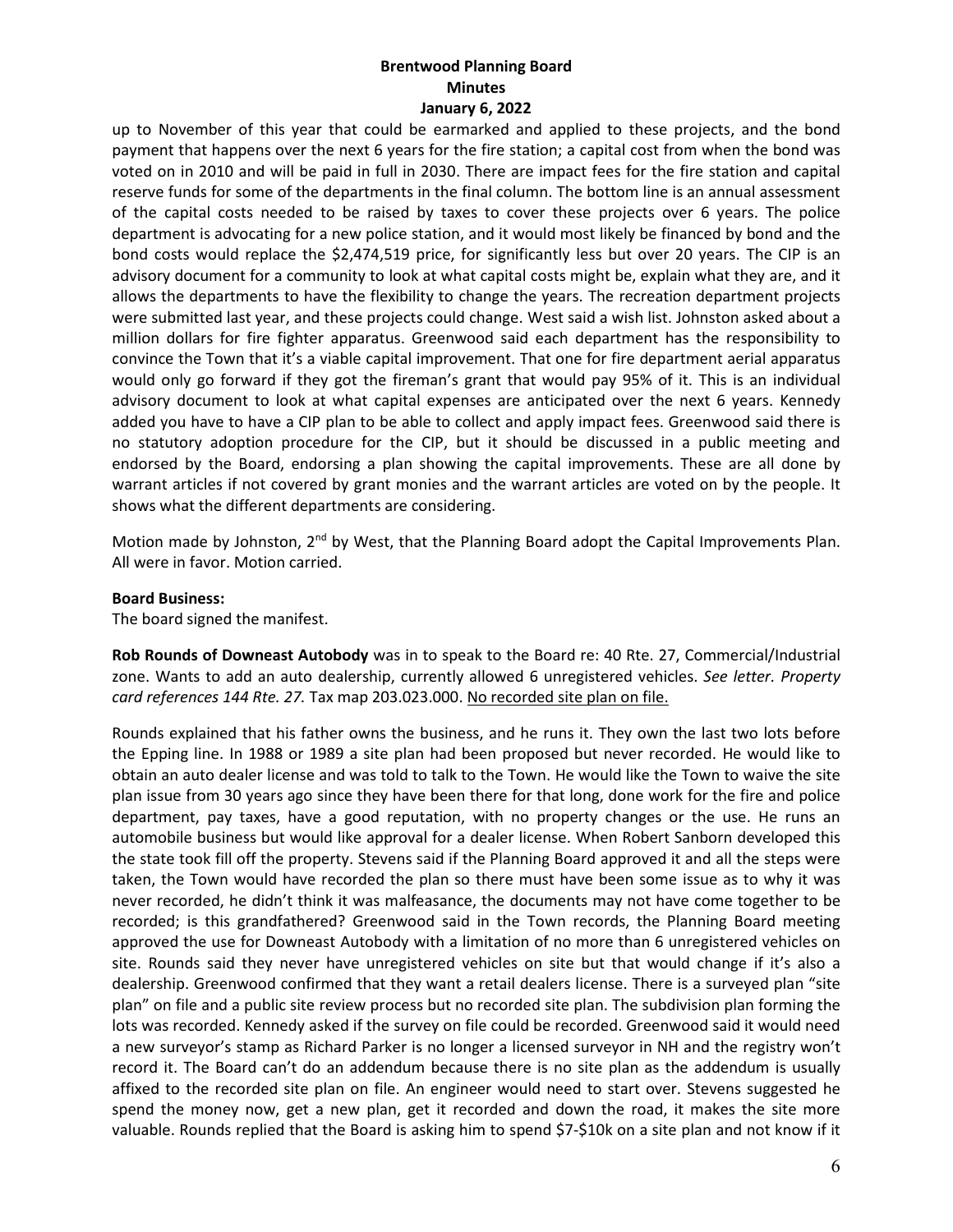would be approved. Greenwood said it seems there is ample space and ability on the site to do what he wants to do. Kennedy agreed. Rounds is just trying to keep the business going. Johnston said but you would have an approved site plan, someone screwed up 30 years ago. Morgan asked if there was anything we could do to satisfy the state for this? Rounds said the state doesn't require a site plan, but it needs the Town's approval that that Board is okay with it. Stevens replied the question is does it conform to the zoning and the Board has to sign that and they shouldn't sign something that isn't correct. Greenwood said the Planning Board is the sole arbitrator for administering the site plan review regulations and could waive every site plan review regulation, but it's not something they've ever done. Stevens added down the road if you sell that business, it's more valuable with a site plan. Rounds isn't in a position to do the site plan now, a two-person family business. Greenwood asked how many vehicles would he want on the site? Rounds replied no more than 50, there is an acre of land on the side. Kennedy said if you put 50 vehicles out there, there is a high probability that the neighbors will question what you are doing, call the Town and ask is this approved? Stevens said it's a slippery slope, but the use is an allowed use and reiterated the value of a site plan; to allow Rounds to make greater use of his property. A new site plan can spell out even more vehicles, based on the dimensional requirements of the site, fire lane etc. Rounds reiterated that he's not changing the site or the use. Stevens said a site plan will be greater economic value by adding a sales lot. Rounds thanked the Board for their time.

**Greg Lambert of Brentwood Surplus Sales** was in to speak to the Board re: excess of materials on site, beyond the scope of what's allowed on the existing site plan. Tax map 209.067.000; 309 Rte. 125 (letters on file).

Stevens said you have a good business in the community and you're a good businessman, but your business has outgrown your site. You are approved for what you are doing there but not every piece of property can support every size business. Lambert said he's been cleaning out warehouses and he's selling but they just have too much product and no where to put it; the business has grown. He's going to start cutting up the scrap metal and he can scrap it, but he pays a lot of money to go and get the material. Kennedy said you have a nice property next door. If your business is expanding, use your other parcel. Stevens said you could use the adjacent property, there is a lot of engineering work already done on that other parcel, but no completed site plan process with an approval. You can't put the excess material on the southerly parcel without site plan approval so contact the engineer, figure out what you want to do, the soils data is done, and finish the plan. The Planning Board had asked the Selectmen for enforcement action, and they are in charge, and they can initiate legal action and you also don't want a revocation of your existing site plan. Stevens asked if Lambert had state highway access approval on the vacant southerly parcel. Lambert did have a state driveway permit but wasn't sure if it had run out. Stevens said but the mechanics were approved, re-apply to the state, and contact the engineer and start work on a plan to use the southerly parcel. The existing site plan is only for 1300 sq. ft. allowance for storage; there is 10x that out there now. Kennedy asked Lambert for a time frame. Stevens said he's in violation of his existing site plan and the Selectmen are the enforcing agents and reiterated that Lambert do the following:

- 1. Call the engineer.
- 2. Have the engineer send a letter to the Selectmen saying that he has been engaged by Lambert to work on the issue.
- 3. Finish a site plan for the southerly parcel and make a site plan application to the PB.
- 4. Show as much as you can on that site plan; a pad for storage and use the site for materials storage.

Stevens added with all the boundary surveys done, there should be no reason to not see a formal application within 60-days. The existing site needs to be cleaned up. Lambert did clean up the front a bit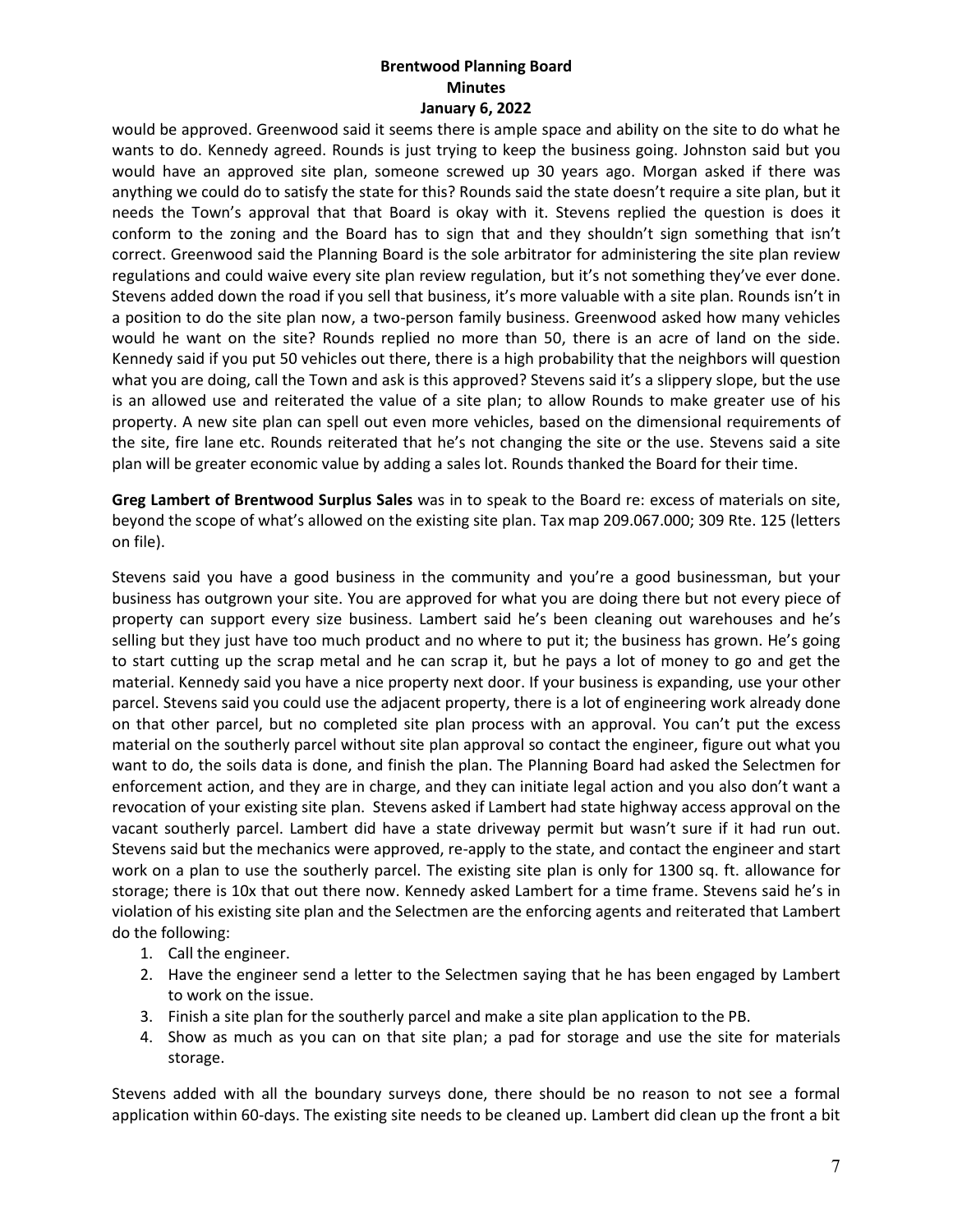and moved some material and Lambert agreed that it needs to be cleaned up and thanked the Board for their time.

**CA Extension:** 30-day CA extension for Callahan requested via phone by Chris Berry, Engineer on the 30 seat restaurant; tax map 209.004, 292 Rte. 125. Their CA extension is set to expire on 1/12/2022 and Berry has asked for a 30-day extension to 2/11/2022. The Board suggested a 60-day continuation.

Motion made by Kennedy, 2<sup>nd</sup> by Johnston, to grant a 60-day conditional approval extension for the Callahan's 30-seat restaurant to March 13, 2022. All were in favor. Motion carried.

**Cash bond release** requested from D&H Realty, 388 Rte. 125, tax map 208.016 - retail/office building. A bond release request of \$60k was received from Jessica Kenerson and was reviewed by TEC. TEC recommended (on file) returning or a release of \$45,000 of their \$65,088 bond and keeping the remainder \$20,088 plus interest until punch list items and landscaping can be addressed in the spring.

Motion made by Morgan, 2<sup>nd</sup> by Stevens, to return \$45,000 of the cash bond amount back to D&H Realty. All were in favor. Motion carried. The chair signed the bond release letter for the Treasurer.

**Absolute Auto Wholesale** DMV Retail dealer license request – 40 Rte. 125 (formerly RJD Auto Sales); 223.069. The lot next to Lewis Motors, next to Heavenly Donuts; owner is still Ian Chamberlain. It's a pre-approved use allowed by zoning, and it needs to comply with the site plan on file. Bickum will send supporting docs (on file); copy of plan, affidavit of amendment, etc. to the DMV.

Motion made by Kennedy, 2<sup>nd</sup> by West, to approve that the chairman sign the DMV permit application allowing Absolute Auto Wholesale to obtain a dealer license at this site. All were in favor. Motion carried. The chairman signed the permit application form and Bickum will email it back to the DMV.

**Greenwood's 2022 contract**: Bickum said it's already in the budget and this is his standard annual contract.

Motion made by Morgan, 2<sup>nd</sup> by Kennedy, to approve Glenn Greenwood's 2022 contract. All were in favor. Motion carried. The chairman signed the contract (on file).

**Glenn to update Board re: Brentwood Fence & Barthelemy, Brookvale Pine, Farm Stand** 201.008, 470 Rte. 125. Trailers for sale not agricultural use so tie CO to removal. And NHDOT driveway permit & the driveway is too wide, not 24' approved by NHDOT.

Brentwood Fence: Greenwood had gone by Brentwood Fence on Wednesday, Jan. 5<sup>th</sup>, nothing was in the front. Cars parked in spaces in front of the business entry, but the back is still a mess. But it's all in the back, behind the fenced area but you can see it. The approval shows the back area for either 2 or 3 proposed buildings and that is it; there is access, mobility within the site. The Board reviewed the recorded site plan on file (C-16105 from 1987). Board members haven't seen cars parked along Route 125 lately and will keep an eye on it.

**Brookvale Pine/Farm Stand:** Bickum had emailed the Building Inspector, to ask him to hold off on issuing a certificate of occupancy to the farm stand until the trailers and snowplows etc. on the side of the road for sale, which is above and beyond the agricultural use discussed by the Board, are moved. The NHDOT driveway permit is for 24' and it's at least double that so the Building Inspector is aware of that as well but that is a NHDOT issue. Kennedy said is not going to want them there when he opens that business, hold the CO until he moves them, but he will want a nice clean business.